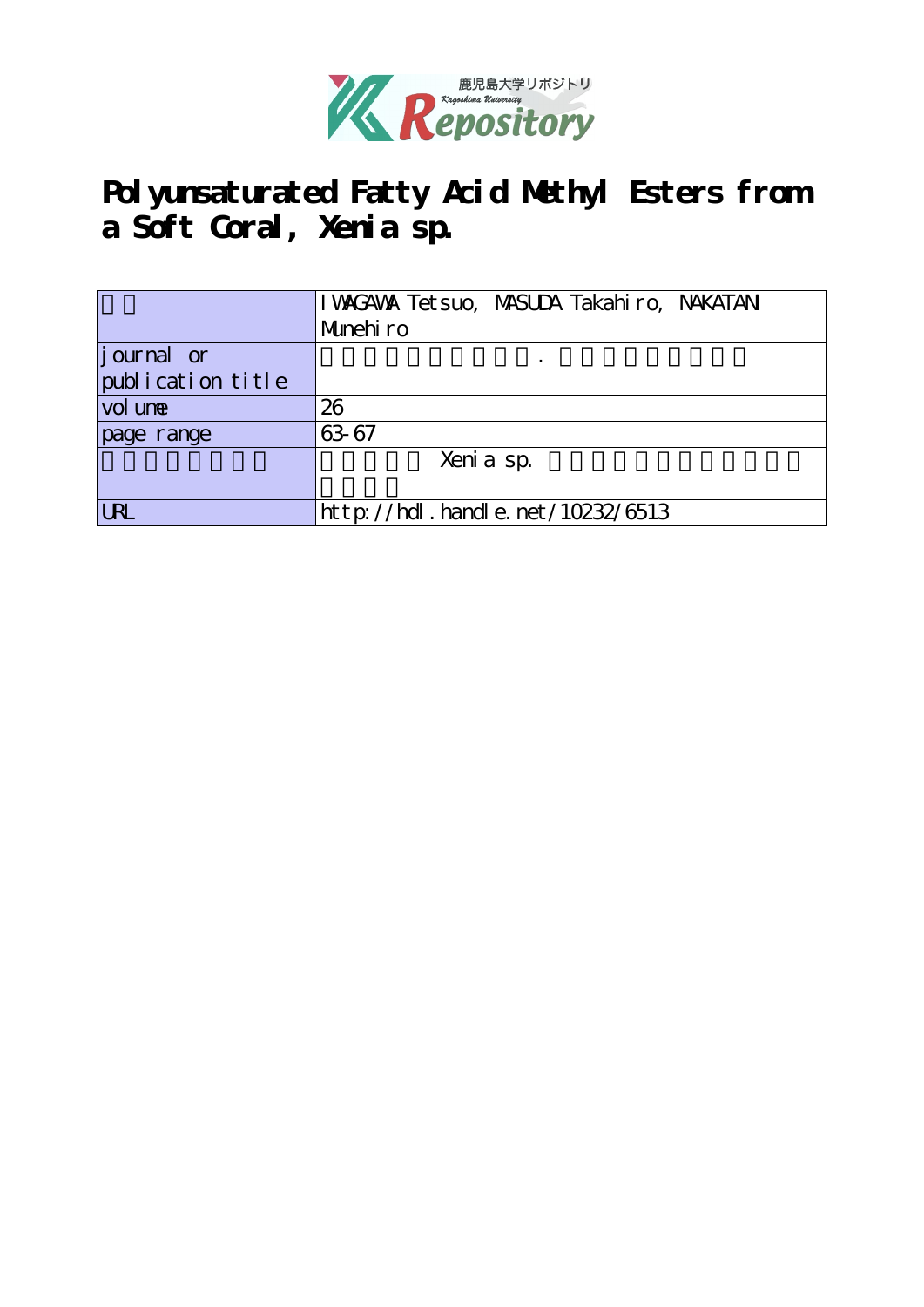# **Polyunsaturated Fatty Acid Methyl Esters from a Soft Coral, Xenia sp.**

|                   | I WAGAWA Tetsuo, MASUDA Takahiro, NAKATANI |
|-------------------|--------------------------------------------|
|                   | Munehiro                                   |
| journal or        |                                            |
| publication title |                                            |
| vol une           | 26                                         |
| page range        | 63 67                                      |
|                   | Xeni a sp.                                 |
|                   |                                            |
| <b>LRL</b>        | http://hdl.handle.net/10232/00007032       |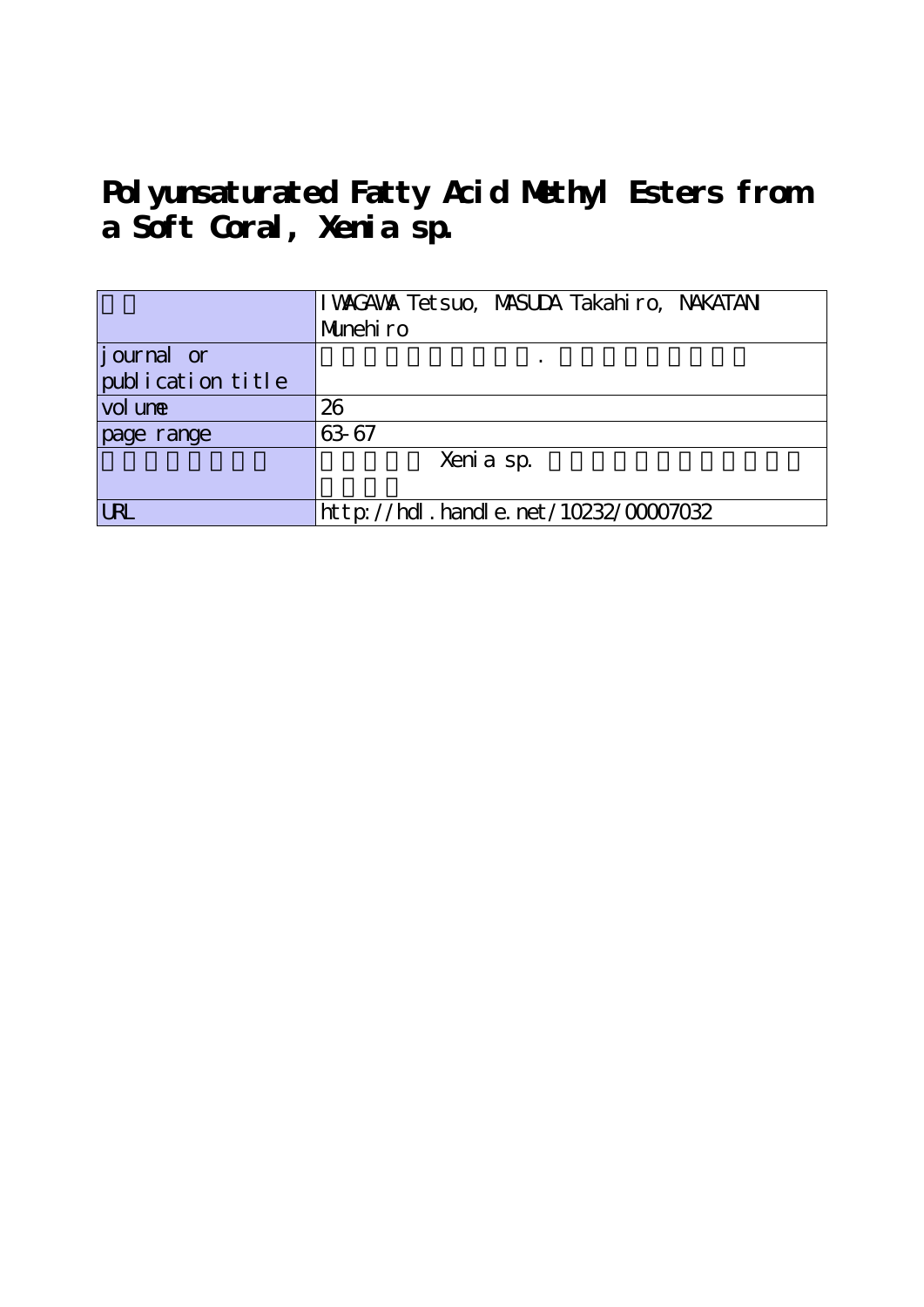Rep. Fac. Sci. Kagoshima Univ. (Math., Phys. & Chem.), No. 26, 63-67, 1993.

## Polyunsaturated Fatty Acid Methyl Esters from a Soft Coral, Xenia sp.

Tetsuo IwAGAWA\*, Takahiro MASUDA\* and Munehiro NAKATANI

(Received Sept. 9, 1993)

#### Abstract

Six polyunsaturated fatty acid methyl esters have been isolated from methanol extract of a soft coral, Xenia sp.

Key words: Soft coral, Xenia sp., polyunsaturated fatty acid methyl esters

### Introduction

Soft corals belonging to the genus *Xenia* have proved to be a rich source of diterpenoids with 9-membered rings named xenia diterpenoids [1]. We have isolated many new xenia diterpenoids from several Xenia sp., collected around the Kagoshima area [2]. In the course of our investigation of biologically active compounds from Xenia sp., a series of polyunsaturated fatty acid methyl esters have been isolated. In this report, we describe the isolation and structural elucidation of the methyl esters based on spectroscopic methods.

### Results and Discussion

Six polyunsaturated methyl esters  $(1) \sim (6)$  have been isolated as oils from the hexane soluble portion of the methanol extract of fresh Xenia sp. by use of silica gel and reversed phase HPLC. The molecular formulas in each compounds  $1\neg 6$  were determined by <sup>1</sup>H, <sup>13</sup>C NMR, and mass spectroscopy. The presence of double bonds and a methyl ester in each of these compounds was established by the UV  $[\lambda_{max} 206 \sim 209 \text{ nm}$  ( $\varepsilon$ , 6600 $\sim$ 12300)], IR  $[\nu_{max}$  $1750 \sim 1745$  cm<sup>-1</sup>], <sup>1</sup>H NMR [ $\delta$  ca 3.7 (3H, s)], and <sup>13</sup>C NMR [ $\delta$  51.5 or 51.9 (COOCH<sub>3</sub>), and ca 174 (COOCH<sub>3</sub>)] spectra. The stereochemisty of all the double bonds was confirmed as  $Z$  from the fact that the signal width of the signals (W1/2h:  $ca$  12.5 Hz) in the <sup>1</sup>H NMR spectra were narrow and bands typical of *trans* double bonds were not found in the IR spectrum.

Department of Chemistry, Faculty of Science, Kagoshima University, 1-21-35 Korimoto, Kagoshima 890, Japan.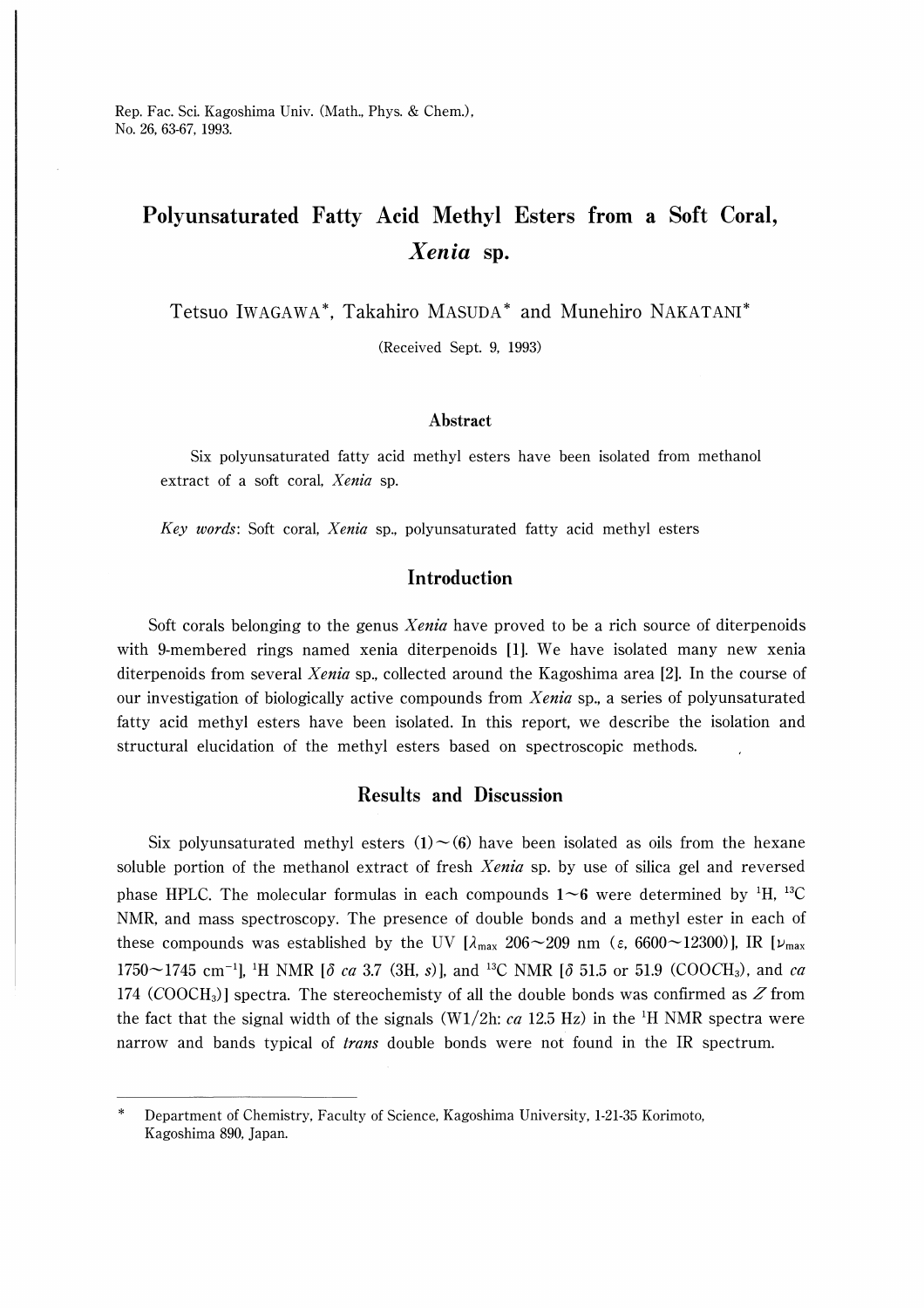The <sup>1</sup>H NMR spectrum of 1, C<sub>21</sub>H<sub>34</sub>O<sub>2</sub> (M<sup>+</sup>  $m/z$  318) showed signals typical of doubly allylic methylene protons at  $\delta$  2.81-2.85 (6H, m) and olefinic protons at  $\delta$  5.31-5.43 (8H, m). A triplet at  $\delta$  2.32 (2H, t,  $I = 7.5$  Hz) due to methylene protons adjacent to a carbomethoxyl group was coupled to methylene protons at  $\delta$  1.72 (2H, *quint*,  $J=7.3$  Hz), which was further coupled to allylic methylene protons at  $\delta$  2.11 (2H, q, J=7.0 Hz). The signals for another allylic methylene groups were observed at  $\delta$  2.06 (2H, q, J=7.0 Hz), which were coupled to methylene protons at  $\delta$  1.36 (2H, quint, J=7.7 Hz). Methyl protons appeared as a triplet at  $\delta$ 0.89 (3H,  $I = 6.8$  Hz). The latter two signals were also coupled to two-methylene proton signals at  $\delta$  1.30 (2H  $\times$  2, *m*). The above results showed that 1 is methyl 5Z, 8Z, 11Z, 14Zeicosatetraenoate.

The <sup>1</sup>H NMR spectrum of 2,  $C_{21}H_{32}O_2$  was similar to that of 1, except for two additional doubly allylic protons at  $\delta$  2.81-2.86 (2H, m) and two olefinic protons at  $\delta$  5.28-5.43 (2H, m). The methyl resonance at  $\delta$  0.98 (3H, t, J=7.5 Hz) was coupled to an allylic methylene signal at  $\delta$  2.07 (2H, quint, J=7.5 Hz). Thus the structure of 2 was assigned as methyl 5Z, 8Z, 11Z, 14 $Z$ , 17 $Z$ -eicosapentaenoate.

Compound 3,  $C_{19}H_{32}O_2$  (M<sup>+</sup>  $m/z$  292) showed the presence of two doubly allylic methylene groups at  $\delta$  2.81 (4H, t, J=5.7 Hz) and three olefinic bonds at  $\delta$  5.30-5.43 (6H, m) in the <sup>1</sup>H NMR spectrum. Signals due to methylene protons adjacent to a carbomethoxyl group appeared at  $\delta$  2.32 (2H, t, J=7.5 Hz), which was coupled to methylene group resonating at  $\delta$ 1.65 (2H, quint,  $J = 7.7$  Hz). The latter protons were also coupled to methylene protons resonating at  $\delta$  1.40 (2H, quint, J=7.7 Hz), which were in turn coupled to allylic methylene signal at  $\delta$  2.09 (2H, q-like,  $I=6.2$  Hz). Thus the structure of 3 was determined as methyl 6Z, 9Z, 12Z-octadecatrienoate (methyl  $\gamma$ -linolate).

The molecular formula of 4,  $C_{19}H_{30}O_2$  (M<sup>+</sup>  $m/z$  290) has two less hydrogens than that of 3. In the <sup>1</sup>H NMR spectrum of 4, signals due to a -HC =  $CH(CH<sub>2</sub>)$  + COOMe moiety were observed  $\lbrack \delta$  1.40 (2H, quint, J = 7.5 Hz, H-4), 1.65 (2H, quint, J = 7.7 Hz, H-3), 2.09 (2H, q, J = 7.3 Hz, H-5), and 2.32 (2H, t,  $J = 7.5$  Hz, H-2)] as well observed in the case of 3. Signals due to a  $CH_3CH_2CH$ = CH- moiety at  $\delta$  0.98 (3H, t, J = 7.7 Hz, H-18) and 2.07 (2H, quint, H-17) were also observed and the remaining nonconjugated *cis* double bonds can only be accommodated by structure 4 methyl  $6Z$ ,  $9Z$ ,  $12Z$ ,  $15Z$ -octadecapentaenoate.

Compound 5,  $C_{19}H_{28}O_2$  (M<sup>+</sup>  $m/z$  288) possessed five double bonds. The <sup>1</sup>H NMR spectrum of 5 exhibited close similarities to those of 4, except for resonances due to two additional doubly allylic methylene protons at  $\delta$  2.80-2.86 (2H, m) and two olefinic protons at  $\delta$  5.28-5.41 (2H, *m*). Another major difference was that the -HC=CH(CH<sub>2</sub>)<sub>4</sub>COOMe moiety in 4 was replaced by a -HC=CHCH<sub>2</sub>COOMe moiety, which was confirmed by signals at  $\delta$  3.13 (2H, d,  $J=5.5$  Hz, H-2) in the <sup>1</sup>H NMR spectrum of 5. Therefore compound 5 is the 3, 4-dehydro derivative of 4, or methyl  $3Z$ ,  $6Z$ ,  $9Z$ ,  $12Z$ ,  $15Z$ -octadecapentenoate.

The <sup>1</sup>H NMR spectrum of 6 C<sub>20</sub>H<sub>30</sub>O<sub>2</sub> (M<sup>+</sup>  $m/z$  302) showed the presence of four doubly allylic methylene groups at  $\delta$  2.80-2.86 (8H, m) and five double bonds at  $\delta$  5.28 (10H, m). Signals at  $\delta$  0.98 (3H, t,  $J=7.5$  Hz) and 2.08 (2H, quint,  $J=7.3$  Hz) were assigned to a  $CH_3CH_2CH=$  moiety as observed in the compounds 2, 4 and 5. Two groups of methylene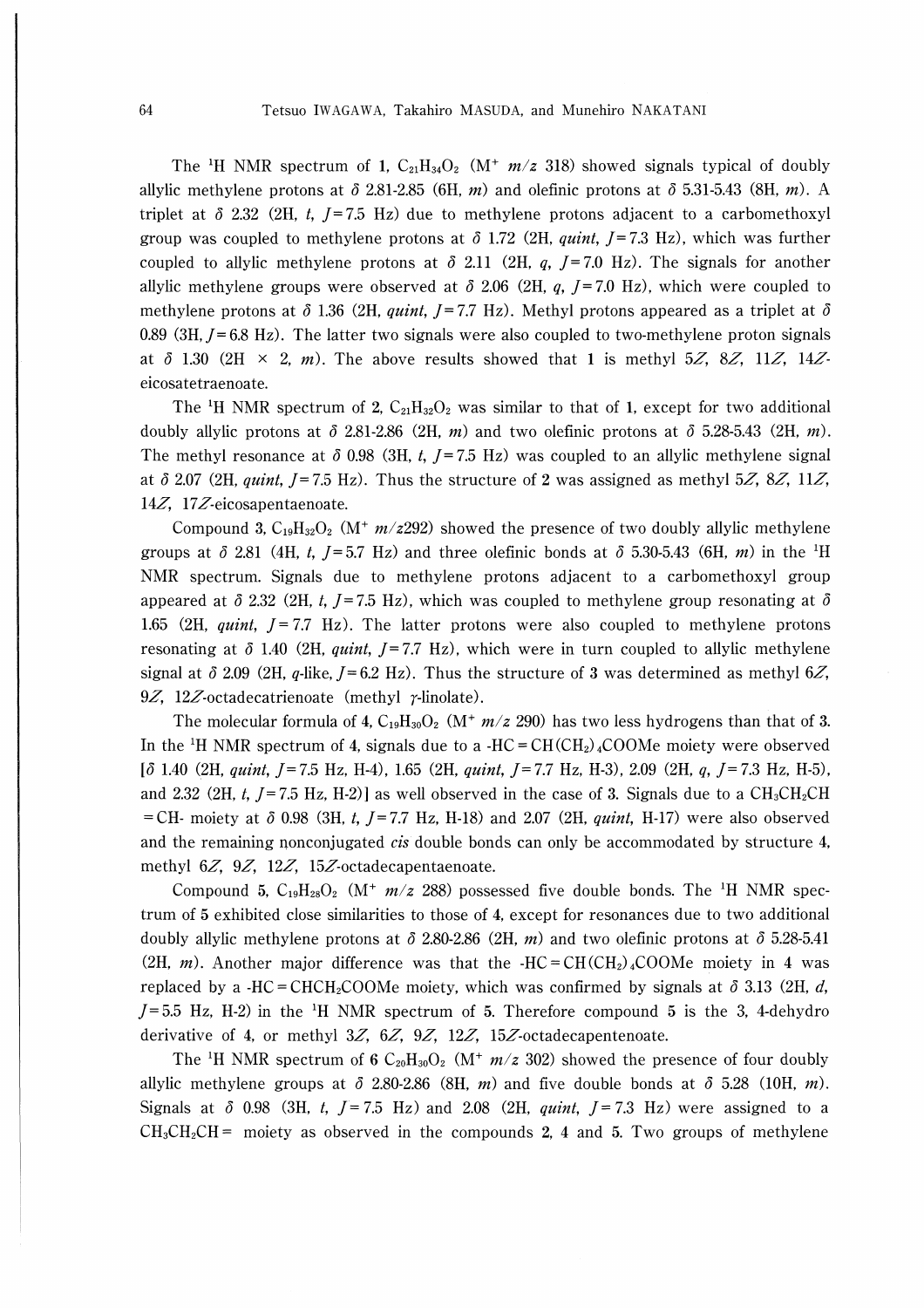protons in a = CHCH<sub>2</sub>CH<sub>2</sub>COOMe moiety displayed characteristic resonances at  $\delta$  2.35-2.43 (4H), and the structure is proposed to be methyl  $4Z$ ,  $7Z$ ,  $10Z$ ,  $13Z$ ,  $16Z$ -nonadecapentenoate.

Compounds  $1-6$  may be artifacts of the isolation procedure, and may be formed by methanolysis of biological esters, since they could not be prepared from their acids in the presence of MeOH and silica gel. Compound 5 may be, however, a new one, because we could not find it in the Chemical Abstracts.



#### Experimental

Extraction and isolation. Xenia sp. (5.7 Kg) was collected at Bonotsu, Kagoshima prefecuture and identified by Dr. Y. Imahara. The animal was extracted three times with MeOH. The combine MeOH solns were coned to afford a brown residue. The residue was diluted with H<sub>2</sub>O and extracted with hexane. A portion (4.6 g) of the hexane extract (8.3 g) was absorbed on silica gel and subjected to CC of silica gel packed in hexane, fractions (100 ml) being collected as follows: 1-2 (CH<sub>2</sub>Cl<sub>2</sub>-hexane, 1 : 1), 3-4 (CH<sub>2</sub>Cl<sub>2</sub>), 5-6 (MeOH-CH<sub>2</sub>Cl<sub>2</sub>,  $1:49$ , 7-8 (MeOH-CH<sub>2</sub>Cl<sub>2</sub>, 1:19), 9-10 (MeOH-CH<sub>2</sub>Cl<sub>2</sub>, 1:9), 11-12 (MeOH-CH<sub>2</sub>Cl<sub>2</sub>, 1:1), and 13-14 (MeOH). Fractions 1-2 (1.15 g) was again chromatographied on silica gel using by EtOAchexane  $(3:97)$  and then HPLC on ODS with MeOH-H<sub>2</sub>O  $(19:1 \text{ to } 9:1)$  to give 1  $(47.8 \text{ mg})$ , 3 (22.1 mg), 4 (21.1 mg), 2 (17.3 mg), 6 (5.7 mg), and 5 (3.1 mg) in order of polarity.

Compound 1. Oil, UV  $\lambda_{\text{max}}^{\text{MeOH}}$  nm (ε): 209 (9200); IR  $\nu_{\text{max}}^{\text{film}}$  cm<sup>-1</sup>: 1750, 1660; <sup>1</sup>H NMR: δ 0.89 (3H, t,  $J=6.8$  Hz, H-20), 1.3 (4H, m, H-18 and 19), 1.36 (2H, quint,  $J=7.7$  Hz, H-17), 1.72 (2H,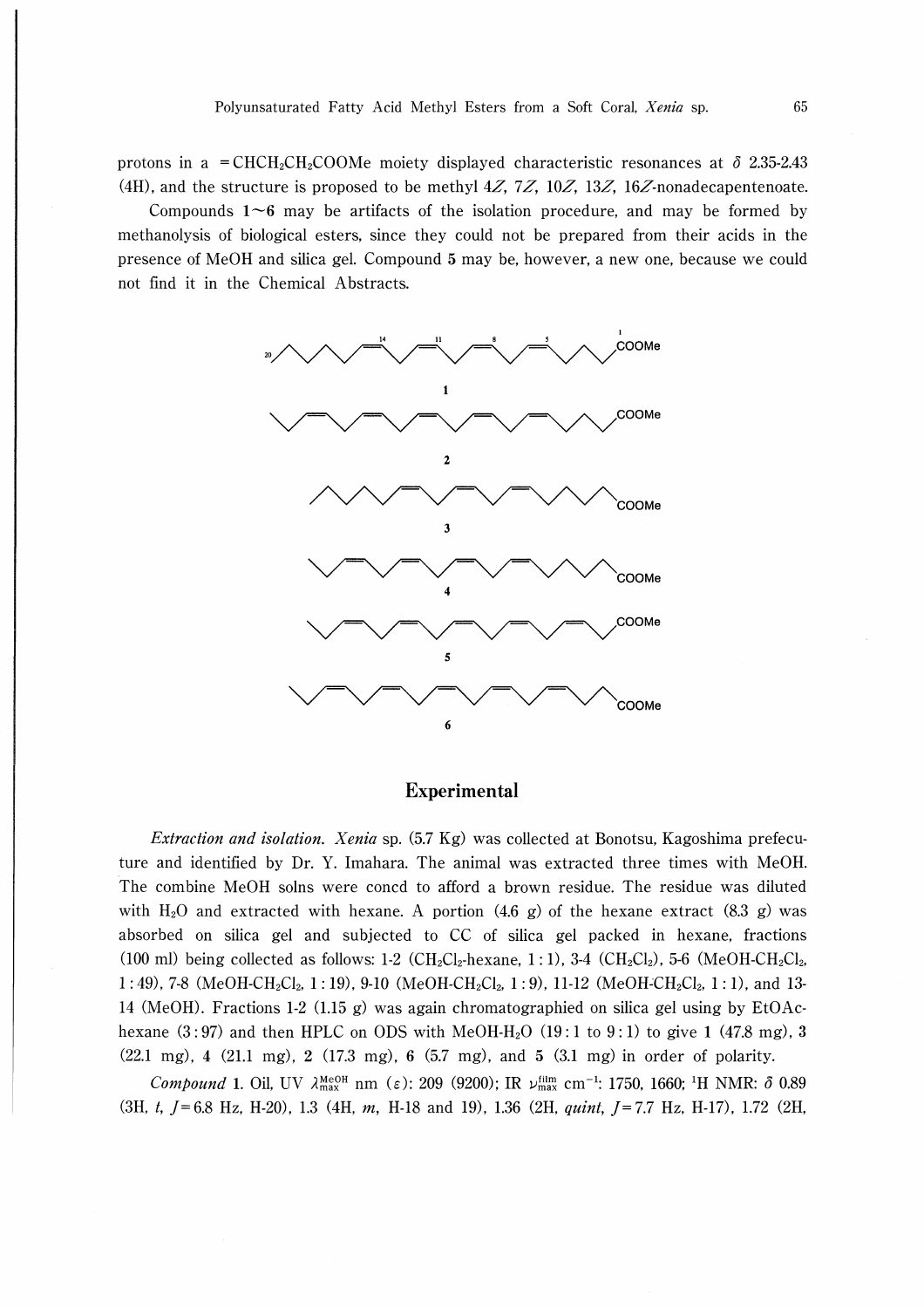quint, J = 7.3 Hz, H-3), 2.06 (2H, q, J = 7.0 Hz, H-16), 2.11 (2H, q, J = 7.0 Hz, H-4), 2.32 (2H, t, J = 7.5 Hz, H-2), 2.81-2.85 (6H, m, H-7, 10, and 13), 3.66 (3H, s, COOMe), 5.31-5.43 (8H, m, H-5, 6, 8, 9, 11, 12, 14, and 15);<sup>13</sup>C NMR: $\delta$  14.1 (CH<sub>3</sub>), 22.6, 24.8, 25.6, 25.7 × 3, 26.6, 27.2, 29.4, 31.5, and 33.5 (CH<sub>2</sub>), 51.5 (COOCH<sub>3</sub>), 127.6, 127.9, 128.2, 128.2, 128.6, 128.9, 128.9, and 130.5 (CH=CH), 174.0 (COOCH<sub>3</sub>); EIMS  $m/z$  318 [M]<sup>+</sup>.

Compound 2. Oil, UV  $\lambda_{\text{max}}^{\text{MeOH}}$  nm ( $\varepsilon$ ): 209 (15800), IR  $\nu_{\text{max}}^{\text{film}}$  cm<sup>-1</sup>: 1745, 1650;<sup>1</sup>H NMR:  $\delta$  0.98  $(3H, t, I = 7.5 Hz, H-20)$ , 1.71 (2H, quint,  $I = 7.5 Hz, H-3$ ), 2.07 (2H, quint,  $I = 7.5 Hz, H-19$ ), 2.11  $(2H, q, J=7.5 \text{ Hz}, H-4)$ , 2.32 (2H, t,  $J=7.5 \text{ Hz}, H-2$ ), 2.81-2.86 (8H, m, H-7, 10, 13, and 16), 3.67 (3H, s, COOMe), 5.31-5.43 (10H, m, H-5, 6, 8, 9, 11, 12, 14, 15, 17, and 18);<sup>13</sup>C NMR:  $\delta$  14.3 (CH<sub>3</sub>), 20.6, 24.8, 25.6, 25.6  $\times$  3, 26.6, and 33.5 (CH<sub>2</sub>), 51.5 (COOCH<sub>3</sub>), 127.0, 127.9, 128.1, 128.1, 128.2, 128.3, 128.6, 128.9, 129.0, and 132.1 (CH=CH), 174.1 (COOCH<sub>3</sub>); EIMS  $m/z$  316 [M]<sup>+</sup>, 287  $[M-Et]^+.$ 

Compound 3. Oil, UV  $\lambda_{\text{max}}^{\text{MeOH}}$  nm (ε): 209 (6600); IR  $\nu_{\text{max}}^{\text{film}}$  cm<sup>-1</sup>: 1750, 1650; <sup>1</sup>H NMR: δ 0.89  $(3H, t, J = 6.8 \text{ Hz}, H-18)$ , 1.30 (6H, m, H-15, 16, and 17), 1.40 (2H, quint,  $J = 7.7 \text{ Hz}, H-4$ ), 1.65 (2H, quint, J = 7.7 Hz, H-3), 2.07 (2H, q, J = 7.5 Hz, H-14), 2.09 (2H, q, J = 6.2 Hz, H-5), 2.32 (2H, t, J = 7.0 Hz, H-2), 2.81 (4H, t,  $J = 5.7$  Hz, H-8 and 11), 3.67 (3H, s, COOMe), 5.30-5.43 (6H, m, H-6, 7, 9, 10, 12, and 13);<sup>13</sup>C NMR: δ 14.1 (CH<sub>3</sub>), 22.6, 24.6, 25.7 × 2, 26.9, 27.2, 29.1, 29.4, 31.5, and 34.0  $(CH<sub>2</sub>)$ , 51.5 (COOCH<sub>3</sub>), 127.6, 128.1, 128.3, 128.4, 129.6, and 130.5 (CH=CH), 174.1 (COOCH<sub>3</sub>); EIMS  $m/z$ : 292 [M]<sup>+</sup>.

Compound 4. Oil, UV  $\lambda_{\text{max}}^{\text{MeOH}}$  nm ( $\varepsilon$ ): 208 (8800); IR  $\nu_{\text{max}}^{\text{film}}$  cm<sup>-1</sup>: 1745, 1650; <sup>1</sup>H NMR:  $\delta$  0.98 (3H, t,  $J=7.7$  Hz, H-18), 1.40 (2H, quint,  $J=7.5$  Hz, H-4), 1.65 (2H, quint,  $J=7.7$  Hz, H-3), 2.07 (2H, quint, J = 7.3 Hz, H-17), 2.09 (2H, q, J = 6.6 Hz, H-5), 2.32 (2H, t, J = 7.5 Hz, H-2), 2.80-2.84 (6H, m, H-7, 10, and 14), 3.67 (3H, s, COOMe), 5.28-5.43 (8H, m, H-6, 7, 9, 10, 12, 13, 15, and 16); <sup>13</sup>C NMR:  $\delta$  14.3 (CH<sub>3</sub>), 20.6, 24.6, 25.6, 25.7, 26.9, 29.1, and 34.0 (CH<sub>2</sub>), 51.5 (COOCH<sub>3</sub>), 127.1, 127.9, 128.1, 128.2, 128.3, 128.5, 129.7, and 132.0 (CH=CH), 174.1 (COOCH<sub>3</sub>); EIMS  $m/z$ : 290 [M]<sup>+</sup>, 261 [M-Et]<sup>+</sup>.

Compound 5. Oil, UV  $\lambda_{\text{max}}^{\text{MeOH}}$  nm (ε): 208 (11500), IR  $\nu_{\text{max}}^{\text{film}}$  cm<sup>-1</sup>: 1745, 1650; <sup>1</sup>H NMR:  $\delta$  0.98 (3H, t,  $J=7.5$  Hz, H-18), 2.08 (2H, quint,  $J=7.3$  Hz, H-17), 2.80-2.86 (8H, m, H-5, 8, 11, and 14), 3.69 (3H, s, COOMe), 5.28-5.41 (6H, m, H-4, 6, 7, 9, 10, 12, 13, and 15), 5.60 (2H, m, H-3 and 16); <sup>13</sup>C NMR: $\delta$  14.3 (CH<sub>3</sub>), 20.6, 25.6, 25.6 × 2, 25.8, and 32.8 (CH<sub>2</sub>); 51.9 (COOCH<sub>3</sub>), 121.3, 127.0, 127.4, 127.8, 127.9, 128.4, 128.6, 128.7, 131.4, and 132.1 (CH=CH), 172.2 (COOCH<sub>3</sub>); EIMS  $m/z$ : 288 [M]<sup>+</sup>, 259 [M-Et]<sup>+</sup>.

Compound 6. Oil, UV  $\lambda_{\text{max}}^{\text{MeOH}}$  nm ( $\varepsilon$ ): 206 (12300), IR  $\nu_{\text{max}}^{\text{film}}$  cm<sup>-1</sup>: 1750, 1650; <sup>1</sup>H NMR:  $\delta$  0.98 (3H, t,  $J=7.5$  Hz, H-19), 2.08 (2H, quint,  $J=7.3$  Hz, H-18), 2.35-2.43 (4H, m, H-2 and 3), 2.80-2.86  $(8H, m, H-6, 9, 12, and 15), 3.68$   $(3H, s, COOMe), 5.28-5.45$   $(10H, m, H-4, 5, 7, 8, 10, 11, 13, 14, 16,$ and 17);<sup>13</sup>C NMR:  $\delta$  14.3 (CH<sub>3</sub>), 20.6, 22.8, 25.6 × 2, 25.7 × 2 and 34.0 (CH<sub>2</sub>), 51.6 (COOCH<sub>3</sub>), 127.0, 127.9, 128.1, 128.2, 128.2, 128.3, 128.3, 128.6, 129.3, and 132.1 (CH=CH), 173.6 (COOCH<sub>3</sub>); EIMS  $m/z$ : 302 [M]<sup>+</sup>, 273 [M-Et]<sup>+</sup>.